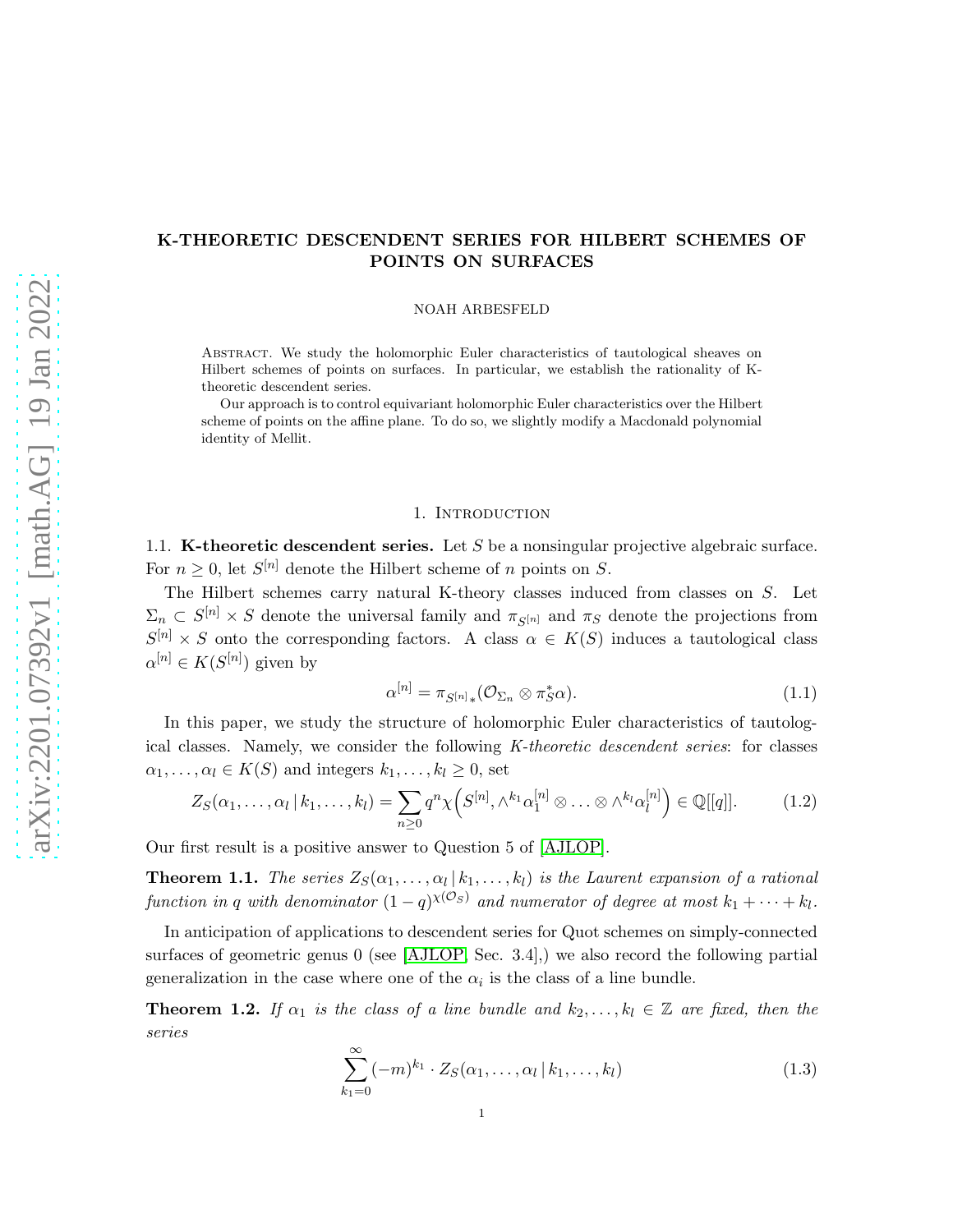is the Laurent expansion of a rational function in q and m whose denominator is of the  $\emph{form}\,\, (1-q)^{\chi(\mathcal{O}_S)}(1-qm)^r\,\, \emph{for some}\,\, r.$ 

1.2. Examples. The simplest instance

$$
Z_S(\varnothing|\varnothing) = \sum_{n\geq 0} q^n \chi(S^{[n]}, \mathcal{O}_{S^{[n]}}) = \frac{1}{(1-q)^{\chi(\mathcal{O}_S)}}
$$

of Theorem [1.1](#page-0-0) is computed in [\[G,](#page-13-1) Prop. 3.3(b)]. The second simplest example

$$
Z_S(\alpha | 1) = \sum_{n \ge 0} q^n \chi(S^{[n]}, \alpha^{[n]}) = \frac{\chi(\alpha) \cdot q}{(1-q)^{\chi(\mathcal{O}_S)}}
$$

is a consequence of [\[EGL,](#page-13-2) Prop. 5.6].

The complexity of the numerators of the rational functions  $(1.2)$  can grow as  $l, k_i$  and the ranks of  $\alpha_i$  increase. For example, if  $\mathcal{L} \in K(S)$  is a line bundle, then by [\[Sc2,](#page-14-0) Thm 5.25],

$$
Z_S(-\mathcal{L} \mid 3) = -\sum_{n \ge 0} q^n \chi(S^{[n]}, \text{Sym}^3 \mathcal{L}^{[n]})
$$
  
= 
$$
\frac{\chi(\mathcal{L}^{\otimes 3}) \cdot (q^2 - q) + (\chi(\mathcal{L}^{\otimes 2}) \chi(\mathcal{L}) - \chi(\mathcal{T}^* S \otimes \mathcal{L}^{\otimes 3})) \cdot (q^3 - q^2) - (\chi(\mathcal{L})^2 \cdot q^3}{(1 - q) \chi(\mathcal{O}_S)}.
$$

Other computations of examples of K-theoretic descendent series  $(1.2)$  can be found in [\[A,](#page-13-3) Sec. 6], [\[D,](#page-13-4) Thm 1.1], [\[K,](#page-14-1) Cor. 8.11], [\[Sc1,](#page-14-2) Sec. 5], [\[Sc2,](#page-14-0) Thm 5.25] and [\[Z,](#page-14-3) Sec. 7].

Now, let  $\mathcal L$  be a line bundle on  $S$ . The simplest example

$$
\sum_{k=0}^{\infty} (-m)^k Z_S(\mathcal{L} \mid k) = \sum_{k,n \ge 0} q^n (-m)^k \chi(S^{[n]}, \wedge^k \mathcal{L}^{[n]}) = \frac{(1-qm)^{\chi(\mathcal{L})}}{(1-q)^{\chi(\mathcal{O}_S)}}
$$

of Theorem [1.2](#page-0-2) is a consequence of [\[Sc1,](#page-14-2) Thm 5.2.1]. The next simplest example

$$
\sum_{k=0}^{\infty} (-m)^k Z_S(\mathcal{L}, \alpha | k, 1) = \sum_{n,k \ge 0} q^n (-m)^k \chi(S^{[n]}, (\wedge^k \mathcal{L}^{[n]}) \otimes \alpha^{[n]})
$$
  
= 
$$
\frac{(1-qm)^{\chi(\mathcal{L})}}{(1-q)^{\chi(\mathcal{O}_S)}} \sum_{n=0}^{\infty} q^{n+1} m^n \chi(\mathcal{L}^{\otimes n} \otimes \alpha) - q^{n+1} m^{n+1} \chi(\mathcal{L}^{\otimes (n+1)} \otimes \alpha)
$$
 (1.4)

is computed in [\[AJLOP,](#page-13-0) Prop. 20]. Hirzebruch-Riemann-Roch implies that the series [\(1.4\)](#page-1-0) is of the form predicted by Theorem [1.2.](#page-0-2)

## 1.3. Comparison with cohomological descendents and other geometries.

1.3.1. Cohomological descendent series. The rationality of  $(1.2)$  contrasts with the expected behavior of descendent series in cohomology. Cohomological descendent integrals are often packaged as follows: for classes  $\alpha_1, \ldots, \alpha_l \in K(S)$  and integers  $k_1, \ldots, k_l \geq 0$ , form the series

<span id="page-1-1"></span><span id="page-1-0"></span>
$$
\sum_{n\geq 0} q^n \int_{S^{[n]}} \mathrm{ch}_{k_1}(\alpha_1^{[n]}) \cdot \ldots \cdot \mathrm{ch}_{k_l}(\alpha_l^{[n]}) c(\mathcal{T}S^{[n]}).
$$
 (1.5)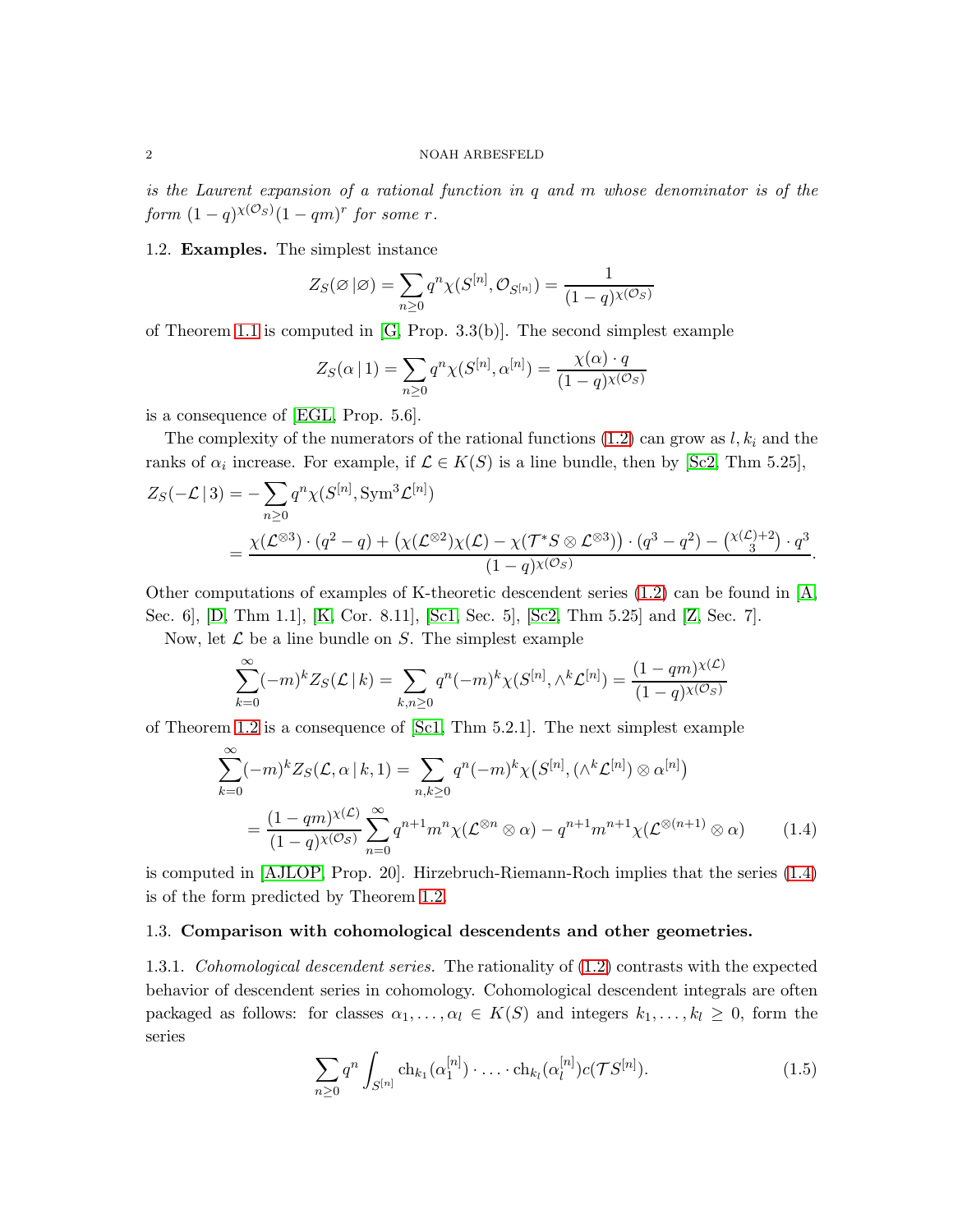$$
\sum_{n\geq 0} q^n \int_{S^{[n]}} c_{2n}(\mathcal{T}S^{[n]}) = \prod_{m>0} \frac{1}{(1-q^m)},
$$

and by [\[CO,](#page-13-5) Cor. 3],

$$
\sum_{n\geq 0} q^n \int_{S^{[n]}} ch_1(\mathcal{O}^{[n]}) c_{2n-1}(\mathcal{T}S^{[n]}) = \frac{c_1(S)^2}{2} \cdot \frac{E_2(q) - E_3(q)}{\prod_{m>0} (1-q^m)};
$$

here,

$$
E_k(q) = \sum_{n>0} n^{k-1} \frac{q^n}{1-q^n}.
$$

Instead, [\[O,](#page-14-4) Conj. 2] conjectures that a suitably normalized version of the series [\(1.5\)](#page-1-1) belongs to a distinguished algebra of q-series called q-multiple zeta values. One result in this direction is [\[C,](#page-13-6) Thm. 2], in which a  $\mathbb{C}^*$ -equivariant version of [\(1.5\)](#page-1-1) for the affine plane  $\mathbb{C}^2$  is proved to be a quasimodular form.

1.3.2. Curves. Analogs of series [\(1.2\)](#page-0-1) and [\(1.5\)](#page-1-1) can be studied for integrals over Hilbert schemes of points on curves. Given a nonsingular projective curve C, classes  $\beta_1, \ldots, \beta_l \in$  $K(C)$  and integers  $k_1, \ldots, k_l \geq 0$ , both the K-theoretic descendent series

<span id="page-2-1"></span><span id="page-2-0"></span>
$$
\sum_{n\geq 0} q^n \chi(C^{[n]}, \wedge^{k_1} \beta_1^{[n]} \otimes \ldots \otimes \wedge^{k_l} \beta_l^{[n]})
$$
\n(1.6)

and the cohomological descendent series

$$
\sum_{n\geq 0} q^n \int_{C^{[n]}} \mathrm{ch}_{k_1}(\beta_1^{[n]}) \cdot \ldots \cdot \mathrm{ch}_{k_l}(\beta_l^{[n]}) c(\mathcal{T}C^{[n]}) \tag{1.7}
$$

are Laurent expansions of rational functions. This rationality follows from the methods of [\[OP,](#page-14-5) Sec. 2.3]. Namely, the induction scheme of [\[EGL\]](#page-13-2) (which we recall for Hilbert schemes on surfaces in Section [1.4\)](#page-3-0) reduces the problem to cases where C is  $\mathbb{P}^1$ . The series [\(1.6\)](#page-2-0) and [\(1.7\)](#page-2-1) can be explicitly computed for this geometry using the relation

$$
\mathcal{O}(d)^{[n]} = (d+1)\mathcal{O} - (d+1-n)\mathcal{O}(-1) \in K((\mathbb{P}^{1})^{[n]}) \cong K(\mathbb{P}^{n})
$$

from the proof of [\[MOP1,](#page-14-6) Thm 2].

1.3.3. Quot schemes. Tautological integrals over Quot schemes parametrizing quotients (of dimension at most 1) of vector bundles on surfaces have been studied in [\[AJLOP,](#page-13-0) [B1,](#page-13-7) [B2,](#page-13-8) [JOP,](#page-13-9) [St1,](#page-14-7) [St2\]](#page-14-8). Such Quot schemes are typically singular but carry perfect obstruction theories; see, for example, [\[St2,](#page-14-8) Sec. 4]. Descendent series of Quot schemes can therefore be defined through virtual structures.

Hilbert schemes of points on surfaces, in particular, can be regarded as Quot schemes parametrizing finite length quotients

$$
\mathcal{O}_S \twoheadrightarrow \mathcal{Z}.
$$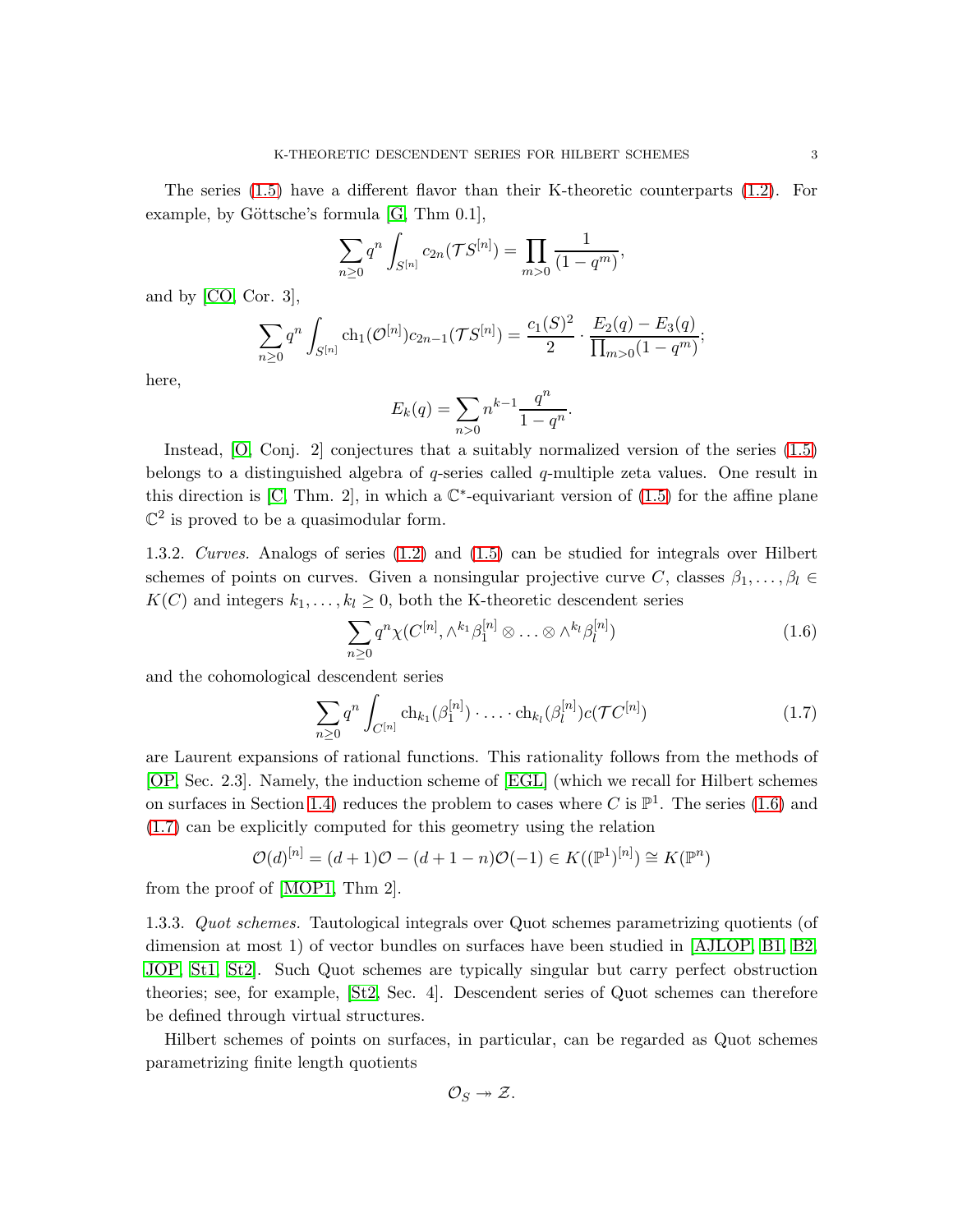#### 4 NOAH ARBESFELD

The associated virtual structure sheaves and virtual fundamental classes differ from the ordinary structure sheaves and fundamental classes of Hilbert schemes, and in fact give rise to more easily understood invariants. The virtual structures have explicit descriptions:

$$
\mathcal{O}_{S^{[n]}}^{\text{vir}} = \sum_{k=0}^{n} (-1)^k \wedge^k \mathcal{K}_S^{[n]}, \quad [S^{[n]}]^{\text{vir}} = (-1)^n e(\mathcal{K}_S^{[n]}) \cap [S^{[n]}].
$$

Given classes  $\alpha_1, \ldots, \alpha_l \in K(S)$  and integers  $k_1, \ldots, k_l \geq 0$ , one can form the *virtual* cohomological descendent series

$$
\sum_{n\geq 0} q^n \int_{[S^{[n]}]^{\text{vir}}} \text{ch}_{k_1}(\alpha_1^{[n]}) \cdot \ldots \cdot \text{ch}_{k_l}(\alpha_l^{[n]}) c(\mathcal{T}^{\text{vir}} S^{[n]})
$$
\n(1.8)

and the virtual K-theoretic descendent series

<span id="page-3-2"></span><span id="page-3-1"></span>
$$
\sum_{n\geq 0} q^n \chi(S^{[n]}, \wedge^{k_1} \alpha_1^{[n]} \otimes \ldots \otimes \wedge^{k_l} \alpha_l^{[n]} \otimes \mathcal{O}^{\text{vir}}). \tag{1.9}
$$

In contrast to [\(1.5\)](#page-1-1), the series [\(1.8\)](#page-3-1) is proved in [\[JOP,](#page-13-9) Thm. 2] to be the Laurent expansion of a rational function. The series [\(1.9\)](#page-3-2) is proved in [\[AJLOP,](#page-13-0) Thm. 1] to be the Laurent expansion of a rational function with denominator  $(1-q)^{2(k_1+\ldots+k_l)}$ . We remark that the rationality of [\(1.9\)](#page-3-2) also follows from Theorem [1.2;](#page-0-2) in [\(1.3\)](#page-0-3), one specializes  $\alpha_1 = \mathcal{K}_S$ and  $m = 1$ . Unlike in [\(1.2\)](#page-0-1), the order of the pole of [\(1.9\)](#page-3-2) at  $q = 1$  need not depend on S. For example, by [\[AJLOP,](#page-13-0) Ex. 7] or by substituting  $m = 1$  and  $\mathcal{L} = \mathcal{K}_S$  in [\(1.4\)](#page-1-0),

$$
\sum_{n\geq 0} q^n \chi(S^{[n]}, \alpha^{[n]} \otimes \mathcal{O}^{\mathrm{vir}}) = -c_1(\alpha) \cdot \mathcal{K}_S \cdot \frac{q}{1-q} - \mathrm{rk}(\alpha) \cdot \mathcal{K}_S^2 \cdot \frac{q^2}{(1-q)^2}.
$$

The following observation accounts for the similarity in the behavior of descendent series for Hilbert schemes on curves and virtual descendent series for Hilbert schemes on surfaces: if S is a surface with a canonical curve C then the virtual structures  $\mathcal{O}_{S^{[n]}}^{\text{vir}}$  and  $[S^{[n]}]^{\text{vir}}$ localize onto  $C^{[n]}$ . To be precise, if  $\iota : C \subset S$  is the inclusion of the canonical curve, then, by [\[OP,](#page-14-5) Eq. (33)]

$$
[S^{[n]}]^{\text{vir}} = (-1)^n \iota_*[C^{[n]}].
$$

Similarly, if  $\Theta \in K(C)$  is a theta characteristic, then by [\[AJLOP,](#page-13-0) Thm. 15],

$$
\mathcal{O}_{S^{[n]}}^{\text{vir}} = (-1)^n \iota_* \det \Theta^{[n]}.
$$

Virtual descendent integrals on  $S^{[n]}$  can therefore be written in terms of tautological integrals on  $C^{[n]}$ .

<span id="page-3-0"></span>1.4. Universal series. For fixed  $\alpha_1, \ldots, \alpha_l \in K(S)$ , important extra structure emerges when the  $k_i$  are allowed to vary and all series  $Z_S(\alpha_1, \ldots, \alpha_l | k_1, \ldots, k_l)$  are considered together.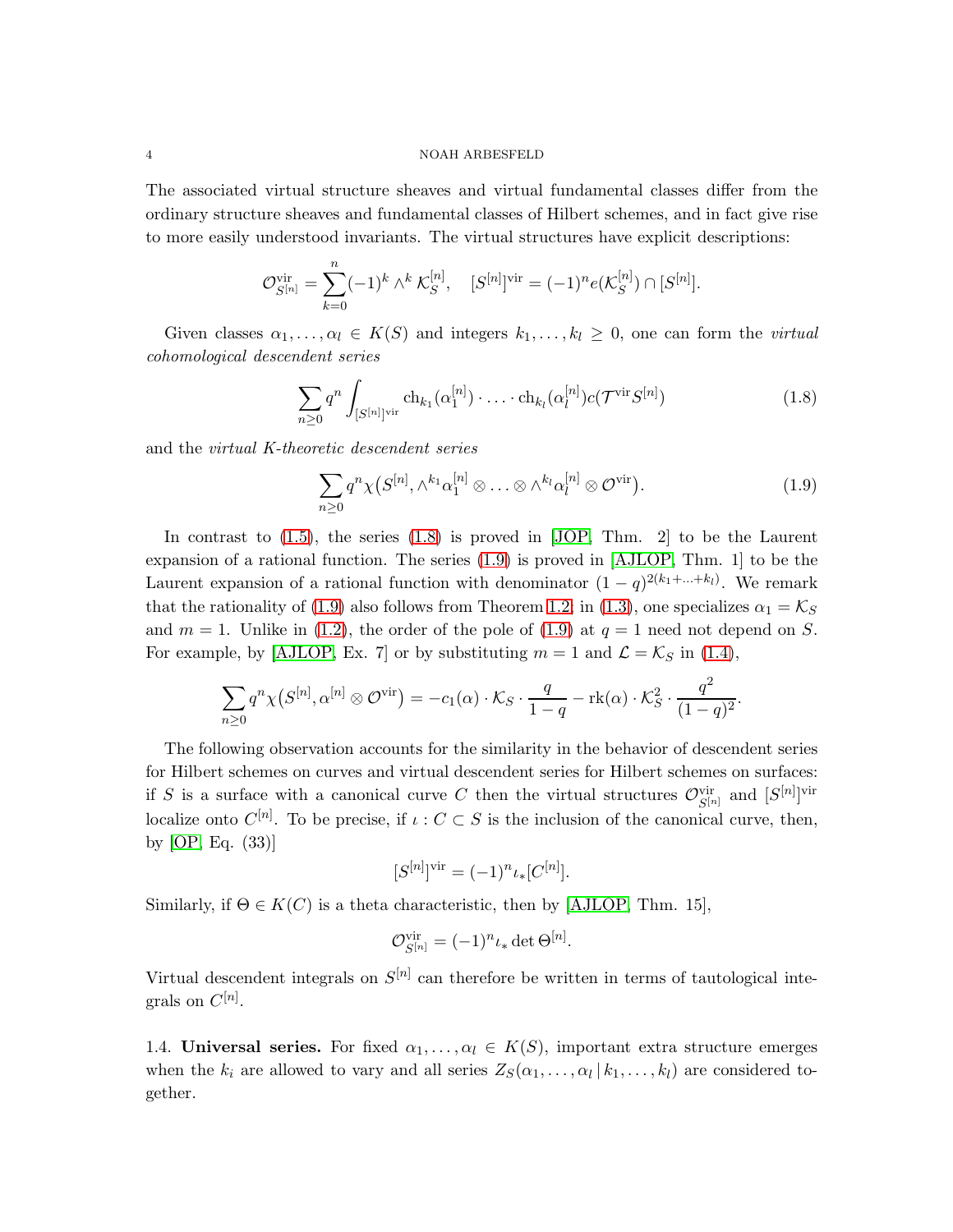Namely, set

$$
\hat{Z}_S(\alpha_1, ..., \alpha_l) = \sum_{\substack{n \geq 0 \\ k_1, ..., k_l \geq 0}} q^n (-m_1)^{k_1} \cdots (-m_l)^{k_l} \chi\Big(S^{[n]}, \wedge^{k_1} \alpha_1^{[n]} \otimes ... \otimes \wedge^{k_l} \alpha_l^{[n]}\Big). \tag{1.10}
$$

Now, fix an r-tuple  $\mathbf{r} = (r_1, \ldots, r_l)$  of integers. By [\[EGL,](#page-13-2) Thm 4.2], there exist universal series

<span id="page-4-1"></span><span id="page-4-0"></span>
$$
A^{\mathbf{r}}, B^{\mathbf{r}}, C_i^{\mathbf{r}}, D_i^{\mathbf{r}}, E_{i,j}^{\mathbf{r}} \in \mathbb{Q}[q, m_1, \dots, m_l]
$$
\n(1.11)

for which, given any surface S and any collection  $\alpha_1, \ldots, \alpha_l$  of classes in  $K(S)$  satisfying  $rank(\alpha_i) = r_i$ , one has

$$
\hat{Z}_S(\alpha_1,\ldots,\alpha_l) = (\mathsf{A}^{\mathbf{r}})^{\chi(\mathcal{O}_S)}(\mathsf{B}^{\mathbf{r}})^{\mathcal{K}_S^2} \prod_{i=1}^l (\mathsf{C}_i^{\mathbf{r}})^{\mathcal{K}_S \cdot c_1(\alpha_i)}(\mathsf{D}_i^{\mathbf{r}})^{c_2(\alpha_i)} \prod_{1 \le i \le j \le l} (\mathsf{E}_{i,j}^{\mathbf{r}})^{c_1(\alpha_i) \cdot c_1(\alpha_j)}.
$$
 (1.12)

More generally, such a factorization into universal series exists for generating series formed from integrals of multiplicative characteristic classes of tautological bundles and the tangent bundle. A precise statement can be found in [\[EGL,](#page-13-2) Thm 4.2].

One such series of interest is the Verlinde series

<span id="page-4-2"></span>
$$
V_S(\alpha) = \sum_n q^n \chi(S^{[n]}, \det(\alpha^{[n]})).
$$
\n(1.13)

The series  $V_S(\alpha)$  is formed from a subset of terms of [\(1.10\)](#page-4-0) when  $\alpha$  has positive rank. For  $\alpha$  of negative rank, Serre duality implies a close relationship between  $V_S(\alpha)$  and  $V_S(-\alpha)$ ; see [\[EGL,](#page-13-2) Thm 5.3]. The series  $V_S(\alpha)$  for  $\alpha$  of rank  $-1, 0$  or 1 are explicitly computed in [\[EGL,](#page-13-2) Thm 5.3]. A relationship between the universal series appearing in a factorization of  $V<sub>S</sub>(\alpha)$  and those appearing in a factorization of the *Segre series* 

$$
\sum_{n} q^n \int_{S^{[n]}} s_{2n}(\alpha^{\prime [n]})
$$

for  $\alpha'$  of rank  $-\text{rk}(\alpha) - 1$  was proposed by Johnson in [\[J\]](#page-13-10) and further explicated in [\[MOP1,](#page-14-6) Conj. 1]. This relationship is used in [\[MOP1,](#page-14-6) [MOP2\]](#page-14-9) to obtain conjectural formulas for  $V_S(\alpha)$  for  $\alpha$  of rank  $-3, -2, 2$  or 3. It is expected that  $V_S(\alpha)$  is an algebraic function of q for any  $\alpha$ .

For general  $\alpha_i$ , not much is known or conjectured about  $\hat{Z}_S(\alpha_1,\ldots,\alpha_l)$  and their constituent universal series [\(1.11\)](#page-4-1); one framework using vertex operators can be found in [\[Z\]](#page-14-3). Our approach yields a new combinatorial expression for the series  $\hat{Z}_S(\alpha_1, \ldots, \alpha_l)$ . However, it seems difficult to extract concisely stated consequences for the entire series, or even the Verlinde series. The individual coefficients in the m-variables  $Z_S(\alpha_1, \ldots, \alpha_l | k_1, \ldots, k_l)$ studied in Theorem [1.1](#page-0-0) seem more tractable from this perspective.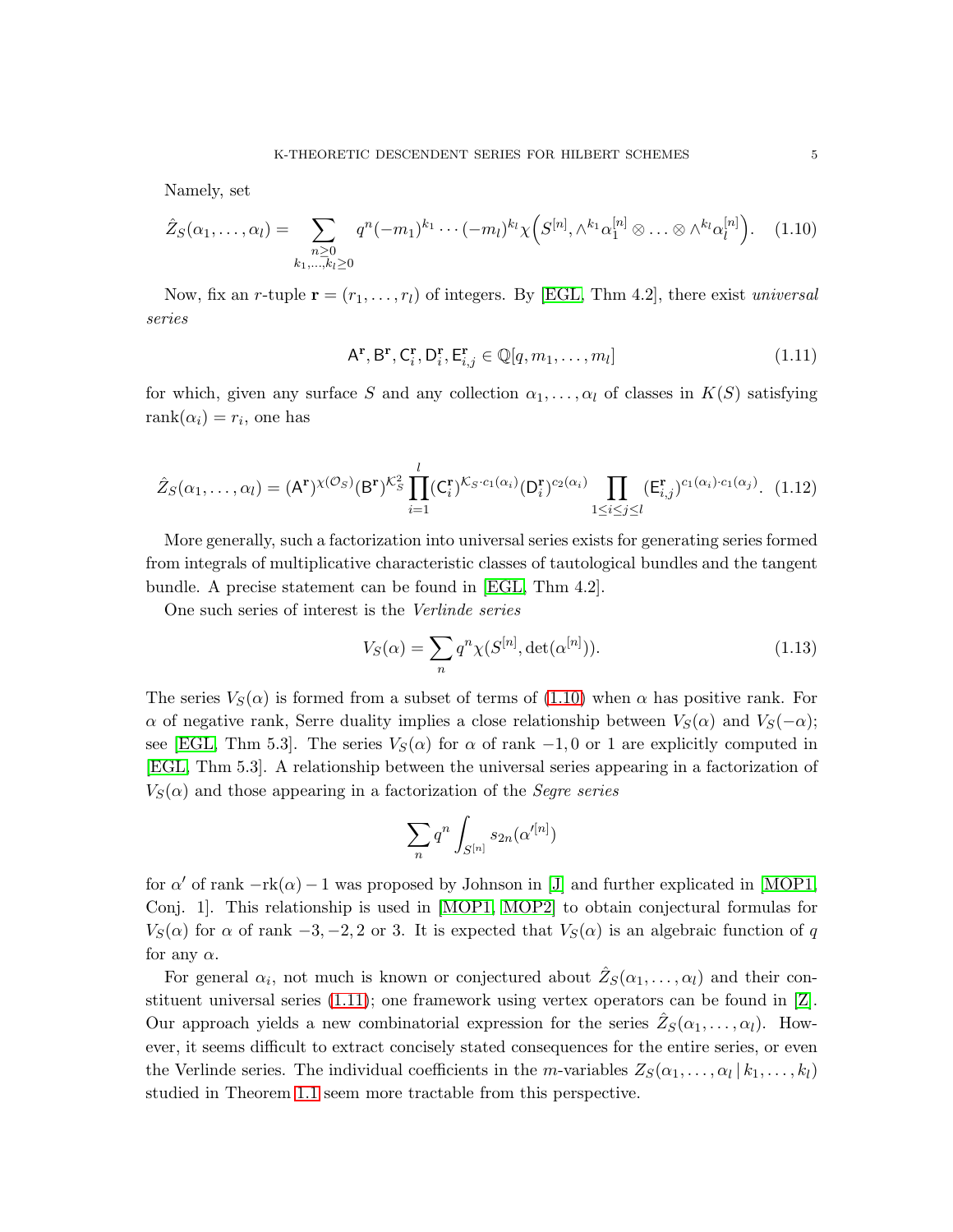#### 6 NOAH ARBESFELD

1.5. **Outline.** In Section [2,](#page-5-0) we introduce an equivariant affine analog  $\hat{Z}_{\mathbb{C}^2}$  of the series  $\hat{Z}_S$ and demonstrate that Theorems [1.1](#page-0-0) and [1.2](#page-0-2) follow from their equivariant analogs, Propositions [2.2](#page-7-0) and [2.4.](#page-8-0) In Section [3.1,](#page-9-0) we obtain Propositions [2.2](#page-7-0) and [2.4](#page-8-0) via the combinatorial identity Proposition [3.1.](#page-11-0) This identity is a minor modification of a result obtained in [\[M\]](#page-14-10) from a result of [\[GHT\]](#page-13-11).

1.6. Acknowledgments. I thanks Anton Mellit and Richard Thomas for related conversations, as well as Drew Johnson, Woonam Lim, Dragos Oprea and Rahul Pandharipande for discussions and correspondence regarding Hilbert and Quot schemes. In particular, I thank Dragos Oprea for his suggestion to study the series [\(1.3\)](#page-0-3). This work was supported by the EPSRC through grant EP/R013349/1 and the NSF through grant DMS-1902717.

### 2. Descendent series from equivariant descendents

<span id="page-5-0"></span>2.1. Equivariant descendents. The following notation will be useful: for a variable or constant m and a K-theory class  $\alpha$  set

$$
\wedge_m^{\bullet} \alpha = \sum_{k=0}^{\infty} (-m)^k \wedge^k \alpha.
$$

Consider  $\mathbb{C}^2$  equipped with the action of a torus  $T = \text{diag}(t_1, t_2)$  scaling the coordinate axes with weights  $t_1^{-1}$  and  $t_2^{-1}$ . The action of T on  $\mathbb{C}^2$  lifts to an action on the Hilbert schemes  $(\mathbb{C}^2)^{[n]}$ . The definition  $(1.1)$  is also valid in the equivariant setting; in this way, a class  $\gamma \in K_T(\mathbb{C}^2)$  induces a tautological class  $\gamma^{[n]} \in K_T((\mathbb{C}^2)^{[n]})$ .

Definition [\(1.10\)](#page-4-0) can be extended to the equivariant setting. Given  $\gamma_1, \dots, \gamma_l \in K_T(\mathbb{C}^2)$ , define

$$
\hat{Z}_{\mathbb{C}^2}(\gamma_1,\ldots,\gamma_l)(t_1,t_2)=\sum_{n\geq 0}q^n\chi\Big((\mathbb{C}^2)^{[n]},\wedge_{m_1}^{\bullet}\gamma_1^{[n]}\otimes\ldots\otimes\wedge_{m_l}^{\bullet}\gamma_l^{[n]}\Big)\in\mathbb{Q}(t_1,t_2)[[q,m_1,\ldots,m_l]].
$$

Here, each term on the right-hand side is an equivariant Euler characteristic and can be regarded as a rational function on T.

2.2. Localization on the Hilbert scheme. We recall the following special case of Ktheoretic equivariant localization. Let  $M$  be a smooth complex variety equipped with an action of a complex torus  $\mathbb T$  such that the fixed locus  $M^{\mathbb T}$  is a nonempty finite set of points and let  $\mathscr{F} \in K_{\mathbb{T}}(M)$ .

**Proposition 2.1.** [\[T,](#page-14-11) Thm 3.5] There is an equality of  $\mathbb{T}$ -equivariant Euler characteristics

<span id="page-5-1"></span>
$$
\chi(M,\mathscr{F}) = \sum_{p \in M^{\mathbb{T}}} \chi\left(p, \frac{\mathscr{F}|_p}{\wedge_1^{\bullet} \mathcal{T}^* M|_p}\right) \in \mathbb{Q}(\mathbb{T}).\tag{2.1}
$$

When applied to the Hilbert scheme of points, [\(2.1\)](#page-5-1) yields a combinatorial description of  $\hat{Z}_{\mathbb{C}^2}(\gamma_1,\ldots,\gamma_l)$ . We record this description.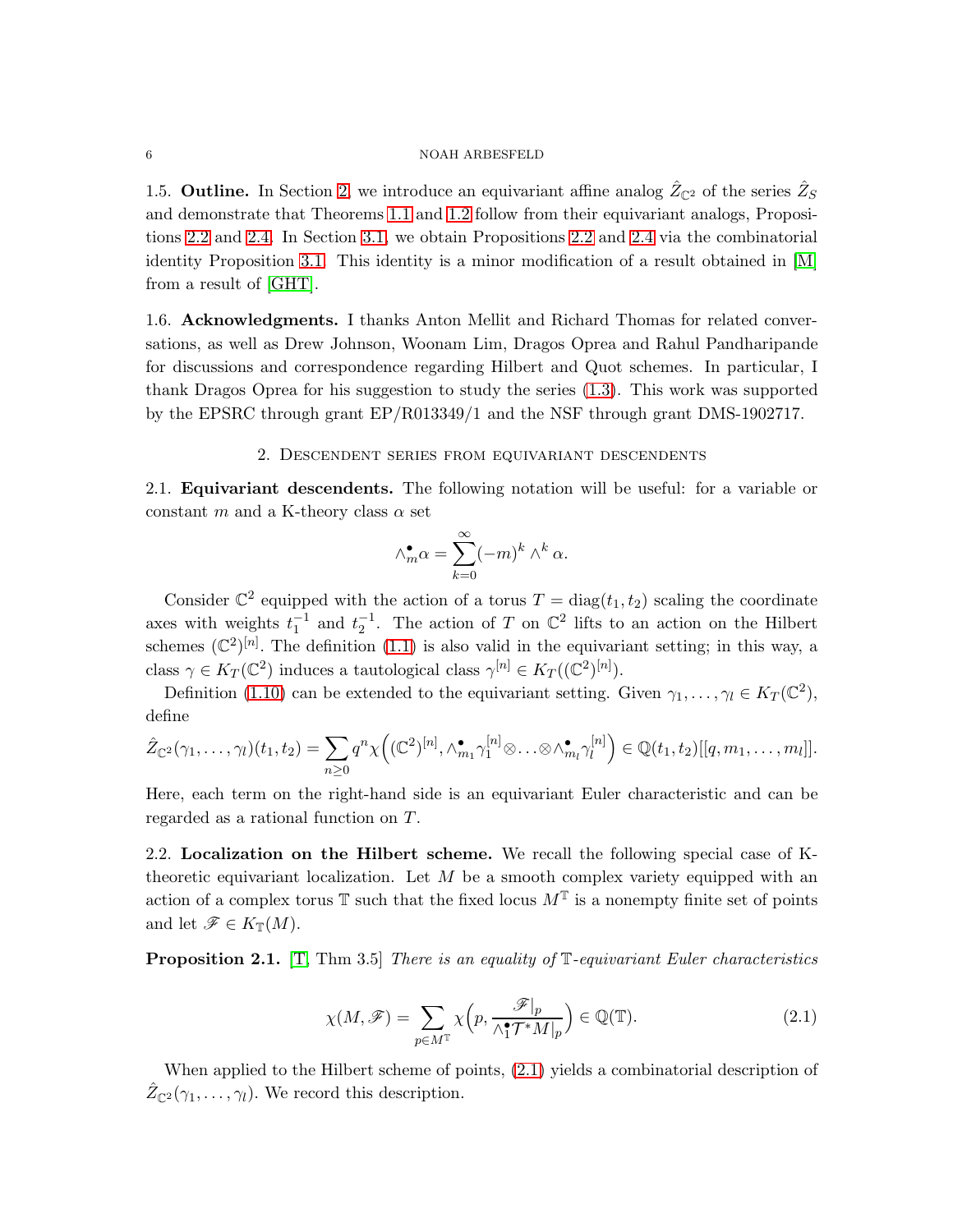A Young diagram  $\lambda$  is a finite subset of  $\mathbb{Z}_{\geq 0}^2$  satisfying the following property: if  $(c_1, c_2) \in$  $\lambda$ , then for any  $(c'_1, c'_2) \in \mathbb{Z}_{\geq 0}^2$  such that  $c'_1 \leq c_1$  and  $c'_2 \leq c_2$ , one also has  $(c'_1, c'_2) \in \lambda$ .

We can associate to a Young diagram  $\lambda$  the point  $p_{\lambda} \in (\mathbb{C}^2)^{[|\lambda|]}$  cut out by the monomial ideal

Span 
$$
\{x_1^{b_1}x_2^{b_2} \mid (b_1, b_2) \notin \lambda\} \subset \mathbb{C}[x_1, x_2] = H^0(\mathcal{O}_{\mathbb{C}^2}).
$$

The T-fixed locus of  $(\mathbb{C}^2)^{[n]}$  consists of the points  $p_\lambda$  with  $\lambda$  of size n.

For  $\gamma \in K_T(\mathbb{C}^2)$ , let  $\chi(\gamma|_0) \in \mathbb{Z}[t_1^{\pm}, t_2^{\pm}]$  denote the T-character of the fiber of  $\gamma$  over the origin. For  $\lambda$  of size n, the fiber  $\gamma^{[n]}|_{p_\lambda}$  has T-character

$$
\chi(\gamma|_0) \cdot \sum_{(c_1,c_2)\in\lambda} t_1^{c_1} t_2^{c_2}.
$$

In particular, if

$$
\chi(\gamma|_0) = \sum_i v_i - \sum_j w_j,
$$

where each  $v_i$  and  $w_j$  is a T-weight (a Laurent monomial in  $t_1$  and  $t_2$ ) then the fiber  $\wedge_m^{\bullet} \gamma^{[n]}|_{p_\lambda}$  has T-character

$$
\exp\Big[-m\chi(\gamma|_0)\cdot\sum_{(c_1,c_2)\in\lambda}t_1^{c_1}t_2^{c_2}\Big]=\prod_{(c_1,c_2)\in\lambda}\frac{\prod_i(1-mv_it_1^{c_1}t_2^{c_2})}{\prod_j(1-mw_jt_1^{c_1}t_2^{c_2})};
$$

the definition of the plethystic exponential Exp is recalled in [\(3.1\)](#page-10-0).

Let  $\lambda$  be a Young diagram. Given  $(c_1, c_2) \in \lambda$ , define the leg length  $l((c_1, c_2))$  to be the largest integer k for which  $(c_1 + k, c_2) \in \lambda$  and the *arm length*  $a((c_1, c_2))$  to be the largest integer k for which  $(c_1, c_2 + k) \in \lambda$ .

For  $\lambda$  of size n, the T-character of the fiber of the cotangent bundle  $\mathcal{T}^*(\mathbb{C}^2)^{[n]}$  at  $p_\lambda$  is computed in [\[ES,](#page-13-12) Lem. 3.2] to be

<span id="page-6-0"></span>
$$
\sum_{\square\in\lambda}t_1^{l(\square)+1}t_2^{-a(\square)}+t_1^{-l(\square)}t_2^{a(\square)+1}.
$$

Set  $C_{\lambda}$  to be the T-character of  $\wedge^{\bullet}_{1} \mathcal{T}^{*}(\mathbb{C}^{2})^{[n]}|_{p_{\lambda}}$ ; explicitly,

$$
C_{\lambda} = \mathrm{Exp}\Big[-\chi\big(p_{\lambda},\mathcal{T}^*(\mathbb{C}^2)^{[n]}|_{p_{\lambda}}\big)\Big] = \prod_{\square\in \lambda}\big(1-t_1^{l(\square)+1}t_2^{-a(\square)}\big)(1-t_1^{-l(\square)}t_2^{a(\square)+1}).
$$

By [\(2.1\)](#page-5-1), we conclude that

$$
\hat{Z}_{\mathbb{C}^2}(\gamma_1, \dots, \gamma_l)(t_1, t_2) = \sum_{\lambda} \frac{q^{|\lambda|}}{C_{\lambda}} \exp\Big[-\Big(\sum_{j=1}^l m_j \cdot \chi(\gamma_j|_0)\Big) \cdot \sum_{(c_1, c_2) \in \lambda} t_1^{c_1} t_2^{c_2}\Big].
$$
 (2.2)

In mathematical physics, series of the form [\(2.2\)](#page-6-0) arise as rank 1 Nekrasov partition functions of 5-dimensional supersymmetric gauge theories with fundamental matter.

# 2.3. From  $\mathbb{C}^2$  to a general surface.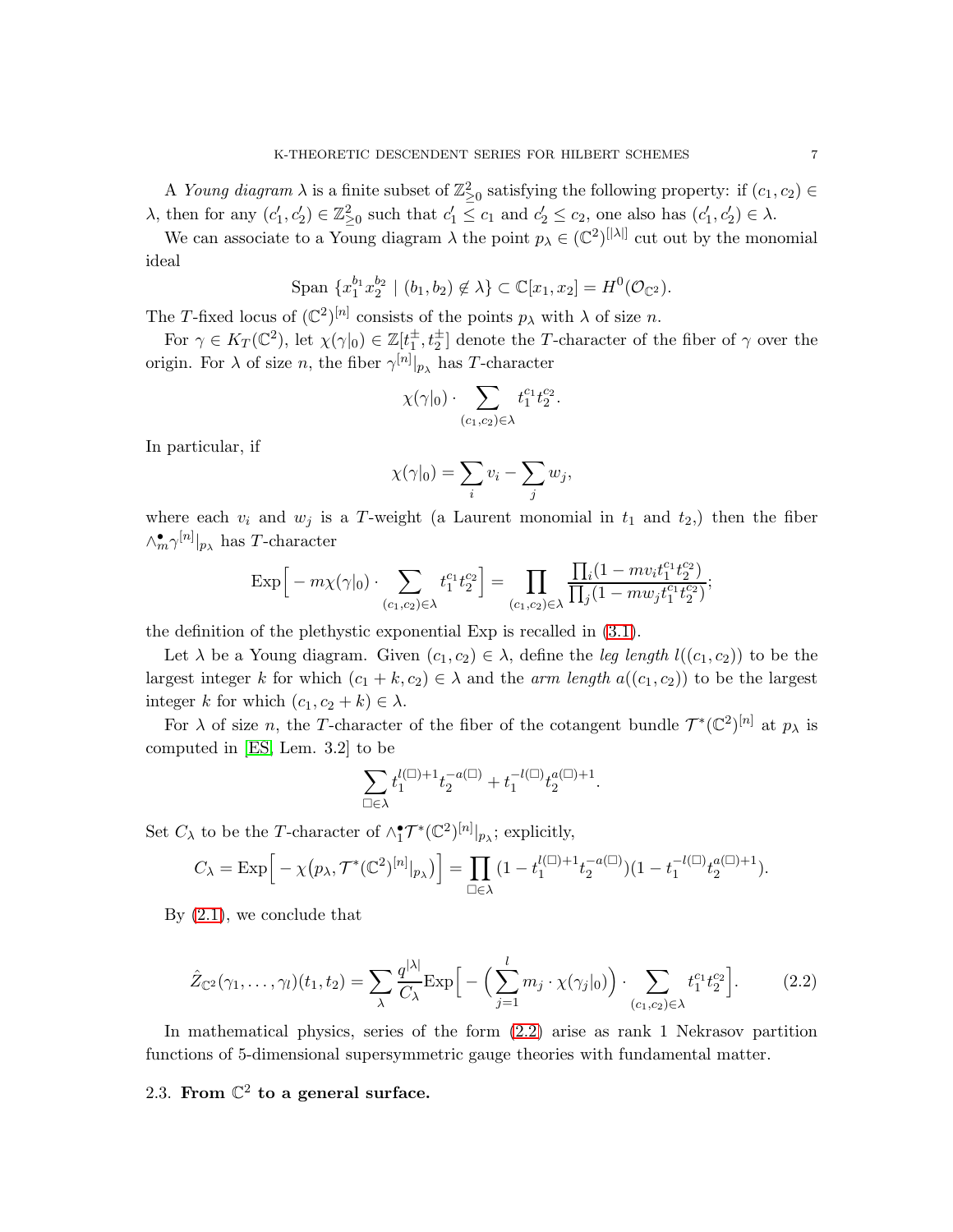<span id="page-7-3"></span>2.3.1. Arbitrary descendents. Fix  $\gamma_1, \ldots, \gamma_l \in K_T(\mathbb{C}^2)$ . As  $\mathbf{a} = (a_1, \ldots, a_l)$  ranges over  $\mathbb{Z}_{\geq 0}^l$ , let

<span id="page-7-5"></span>
$$
g_{\mathbf{a}}(q) \in \mathbb{Q}(t_1, t_2)[[q]]
$$

be the collection of series for which

$$
\hat{Z}_{\mathbb{C}^2}(\gamma_1,\ldots,\gamma_l)(t_1,t_2) = \text{Exp}\Big[\frac{q}{(1-t_1)(1-t_2)}\Big] \sum_{\mathbf{a}} m_1^{a_1} \cdots m_l^{a_l} g_{\mathbf{a}}(q). \tag{2.3}
$$

We remark that

$$
\exp\left[\frac{q}{(1-t_1)(1-t_2)}\right] = \hat{Z}_{\mathbb{C}^2}(\emptyset)(t_1, t_2),
$$

which can be seen shown by Proposition [3.1](#page-11-0) or otherwise.

We formulate the following equivariant analog of Theorem [1.1.](#page-0-0)

<span id="page-7-0"></span>**Proposition 2.2.** The series  $g_a(q)$  are polynomials in q. Moreover,

<span id="page-7-1"></span>
$$
\deg_q g_{\mathbf{a}} \le a_1 + \ldots + a_l.
$$

Proposition [2.2](#page-7-0) will be proved in Section [3.](#page-9-1)

Returning to our original problem, let S be a projective surface and let  $\alpha_1, \ldots, \alpha_l$  be classes in  $K(S)$ . Let  $f_{\mathbf{a}}(q) \in \mathbb{Q}[[q]]$  be the collection of series for which

$$
\hat{Z}_S(\alpha_1,\ldots,\alpha_l) = \frac{1}{(1-q)^{\chi(\mathcal{O}_S)}} \sum_{\mathbf{a}} m_1^{a_1} \cdots m_l^{a_l} f_{\mathbf{a}}(q). \tag{2.4}
$$

Proposition [2.2](#page-7-0) implies the following rephrasing of Theorem [1.1.](#page-0-0)

<span id="page-7-4"></span>**Corollary 2.3.** The series  $f_{\mathbf{a}}(q)$  appearing in [\(2.4\)](#page-7-1) are polynomials in q. Moreover,

$$
\deg_q f_{\mathbf{a}} \le a_1 + \ldots + a_l.
$$

*Proof.* By the factorization  $(1.12)$ , it suffices to prove the corollary when S is toric and  $\alpha_1, \ldots, \alpha_l \in K(S)$  are torus-equivariant.

Suppose  $T = diag(t_1, t_2)$  acts on S with finitely many fixed points  $s_i$ . For each  $s_i$ , let  $w_{i_1}$ and  $w_{i2}$  denote the cotangent weights at  $s_i$ , let  $U_i$  denote the toric chart centered at  $s_i$ , and set

<span id="page-7-2"></span>
$$
(\alpha_j)_i = \alpha_j|_{U_i} \in K_T(U_i) \cong K_T(\mathbb{C}^2).
$$

The action of T on S lifts to an action on  $S^{[n]}$ . By [\(2.1\)](#page-5-1), there is the following equality of T-equivariant Euler characteristics

$$
\sum_{n\geq 0} q^n \chi\Big(S^{[n]}, \wedge_{m_1}^{\bullet} \alpha_1^{[n]} \otimes \ldots \otimes \wedge_{m_l}^{\bullet} \alpha_l^{[n]}\Big) = \prod_i \hat{Z}_{\mathbb{C}^2}((\alpha_1)_i, \ldots, (\alpha_l)_i)(w_{i_1}, w_{i_2}).
$$

So, the (nonequivariant) series  $\hat{Z}_S$  can be recovered from  $\hat{Z}_{\mathbb{C}^2}$  as follows:

$$
\hat{Z}_S(\alpha_1, ..., \alpha_l) = \left(\prod_i \hat{Z}_{\mathbb{C}^2}((\alpha_1)_i, ..., (\alpha_l)_i)(w_{i_1}, w_{i_2}))\right)\Big|_{t_1 = 1, t_2 = 1}.
$$
\n(2.5)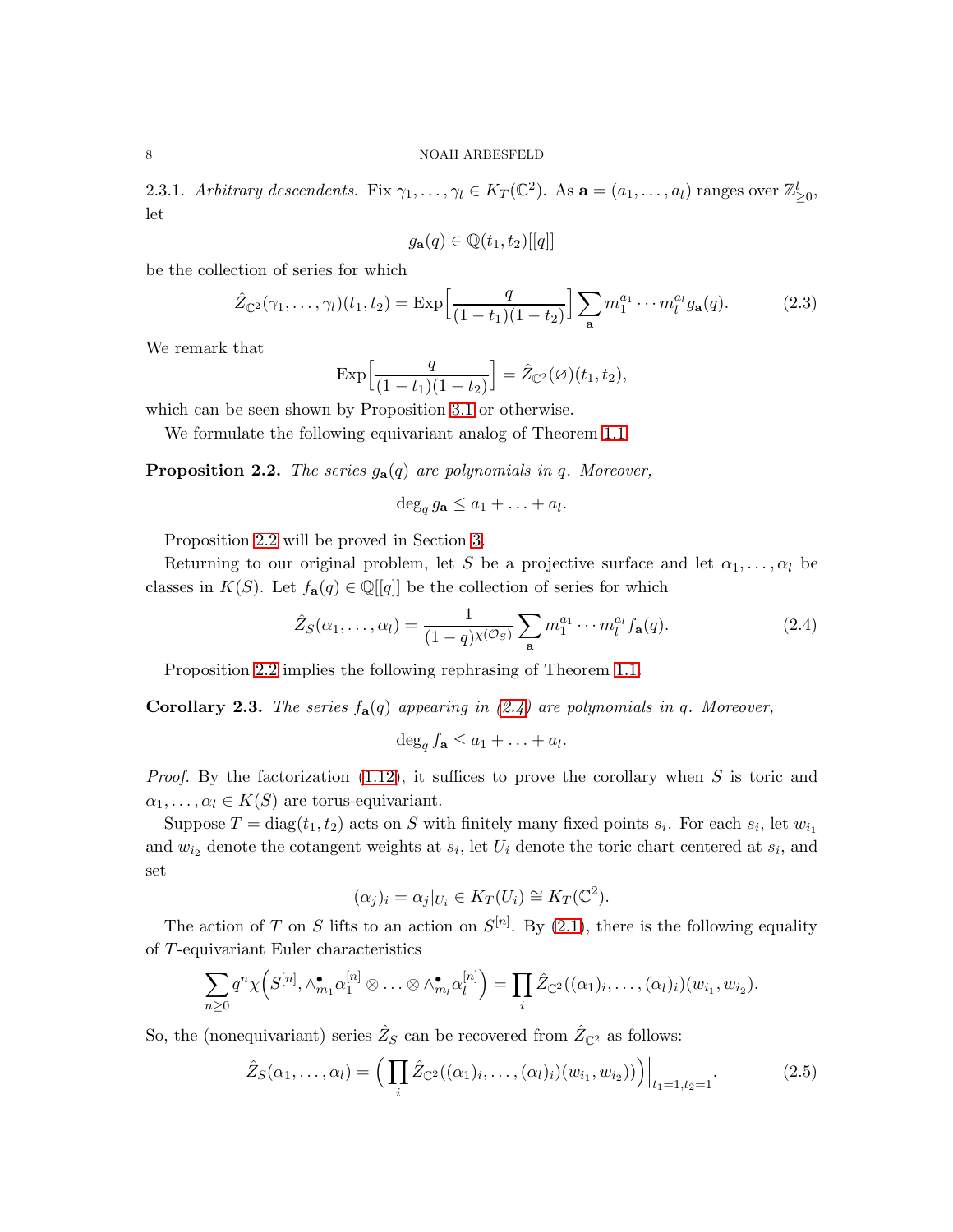Moreover, by  $T$ -equivariant localization on  $S$ , one has

$$
\chi(\mathcal{O}_S) = \Big( \sum_i \frac{q}{(1 - w_{i_1})(1 - w_{i_2})} \Big) \Big|_{t_1 = 1, t_2 = 1}
$$

so that

$$
\left(\prod_{i} \text{Exp}\Big[\frac{q}{(1-w_{i_1})(1-w_{i_2})}\Big]\right)\Big|_{t_1=1,t_2=1} = \text{Exp}\Big[\Big(\sum_{i} \frac{q}{(1-w_{i_1})(1-w_{i_2})}\Big)\Big|_{t_1=1,t_2=1}\Big]
$$

$$
= \text{Exp}[q\chi(\mathcal{O}_S)]
$$

$$
= \frac{1}{(1-q)^{\chi(\mathcal{O}_S)}}.\tag{2.6}
$$

By [\(2.6\)](#page-8-1), the specialization at  $t_1 = 1, t_2 = 1$  of the product of prefactors of each term on the right-hand side of  $(2.5)$  matches the denominator of the right-hand side of  $(2.4)$ . Applying Proposition [2.2](#page-7-0) to each factor in  $(2.5)$ , we obtain the corollary.

2.3.2. Descendents with  $\alpha_1$  a line bundle. We now turn to Theorem [1.2,](#page-0-2) which we will also deduce from an equivariant analog, Propostion [2.4.](#page-8-0) The argument is a slightly more intricate version of that of Section [2.3.1.](#page-7-3)

Now, fix  $\gamma_1, \ldots, \gamma_l \in K_T(\mathbb{C}^2)$  such that  $\gamma_1$  is the class of a equivariant line bundle. Set

<span id="page-8-2"></span><span id="page-8-1"></span>
$$
u = \chi(\gamma_1|_0) \in T^{\vee}.
$$

As  $\tilde{\mathbf{a}} = (a_2, \dots, a_l)$  ranges over  $\mathbb{Z}_{\geq 0}^{l-1}$ , let

$$
\tilde{g}_{\tilde{\mathbf{a}}}(q, m_1) \in \mathbb{Q}(t_1, t_2)[[q, m_1]]
$$

be the series such that

$$
\hat{Z}_{\mathbb{C}^2}(\gamma_1,\ldots,\gamma_l) = \operatorname{Exp}\left[\frac{q-qm_1u}{(1-t_1)(1-t_2)}\right] \sum_{\tilde{\mathbf{a}}} m_2^{a_2} \cdots m_l^{a_l} \tilde{g}_{\tilde{\mathbf{a}}}.
$$
\n(2.7)

<span id="page-8-0"></span>**Proposition 2.4.** The series  $\tilde{g}_{\tilde{\mathbf{a}}}(q, m_1)$  are Laurent expansions of rational functions in q and  $m_1$  of the form

$$
\frac{s(t_1^{\pm}, t_2^{\pm}, q, m_1)}{\prod_{w} (1-w) \prod_{w'} (1 - m_1 w')},
$$

where  $s$  is a polynomial and  $w$  and  $w'$  range over finitely many  $T$ -weights.

Proposition [2.4](#page-8-0) will also be proved in Section [3.](#page-9-1)

Now, let S be a projective surface, and fix  $\alpha_1, \ldots, \alpha_l \in K(S)$  such that  $\alpha_1$  is the class of a line bundle. Let  $\tilde{f}_{{\bf \tilde{a}}}(q, m_1) \in \mathbb{Q}[[q, m_1]]$  be the collection of series for which

$$
\hat{Z}_S(\alpha_1,\ldots,\alpha_l)=\frac{(1-qm)^{\chi(\alpha_1)}}{(1-q)^{\chi(\mathcal{O}_S)}}\sum_{\tilde{\mathbf{a}}}m_2^{a_2}\cdots m_l^{a_l}\tilde{f}_{\tilde{\mathbf{a}}}(q,m_1).
$$

**Corollary 2.5.** The series  $f_{\tilde{\mathbf{a}}}(q)$  is the expansion in q and  $m_1$  of a rational function whose denominator is a power of  $(1-qm_1)$ .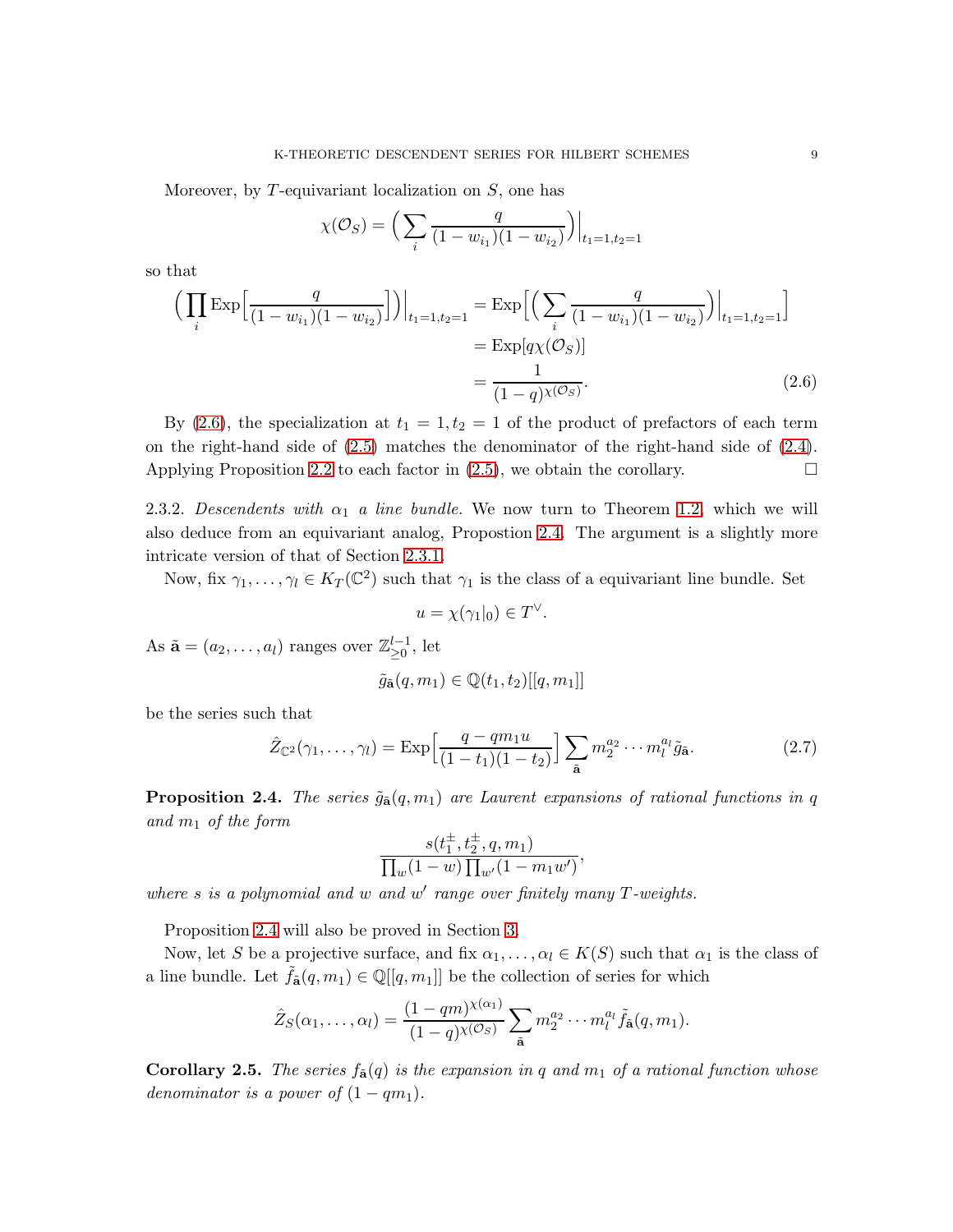*Proof.* Again, it suffices to prove the corollary for toric S and torus equivariant  $\alpha_1, \ldots, \alpha_l \in$  $K(S)$ . Let  $s_i, w_{i_1}, w_{i_2}, U_i$  and  $(\alpha_j)|_i$  be as in the proof of Corollary [2.3.](#page-7-4) By equivariant localization on S, we have

$$
\left(\prod_{i} \text{Exp}\Big[\frac{q - qm(\alpha_1)|_i}{(1 - w_{i_1})(1 - w_{i_2})}\Big]\right)\Big|_{t_1 = 1, t_2 = 1} = \text{Exp}\Big[\Big(\sum_{i} \frac{q - qm(\alpha_1)|_i}{(1 - w_{i_1})(1 - w_{i_2})}\Big)\Big|_{t_1 = 1, t_2 = 1}\Big]
$$

$$
= \text{Exp}[q\chi(\mathcal{O}_S) - qm\chi(\alpha_1)]
$$

$$
= \frac{(1 - qm)^{\chi(\alpha_1)}}{(1 - q)^{\chi(\mathcal{O}_S)}}.\tag{2.8}
$$

Now, plug equation  $(2.7)$  into  $(2.5)$  and use  $(2.8)$  to combine prefactors. Putting the remaining expressions over a common denominator as needed, given some  $\tilde{a}$  we may write

$$
\tilde{f}_{\tilde{\mathbf{a}}} = \frac{r(t_1^{\pm}, t_2^{\pm}, q, m_1)}{\prod_{v}(1-v)\prod_{v'}(1-qm_1v')} \Big|_{t_1=1, t_2=1}
$$

where r is a polynomial and v and v' range over finitely many T-weights. In particular, if the rational function

<span id="page-9-2"></span>
$$
\frac{r(t_1^{\pm}, t_2^{\pm}, q, m_1)}{\prod_{v}(1-v) \prod_{v'}(1-qm_1v')}
$$

is expanded in positive powers of  $m_1$  and  $q$ , then each  $q^k m_1^{k'}$  $j_1^k$ -coefficient of the resulting series is well defined under the specialization  $t_1 = 1, t_2 = 1$ . We conclude that each  $q^k m_1^{k'}$ 1 coefficient has no poles of the form  $1 - v$ . By induction on the degree  $k + k'$ , it follows that the quotient

$$
\frac{r(t_1^{\pm}, t_2^{\pm}, q, m_1)}{\prod_{v} (1 - v)}
$$

has no poles in  $t_1$  and  $t_2$ . We conclude that

$$
\tilde{f}_{\tilde{\mathbf{a}}} = \frac{r(t_1^{\pm}, t_2^{\pm}, q, m_1)}{\prod_v (1 - v)} \Big|_{t_1 = 1, t_2 = 1} \cdot \frac{1}{\prod_{v'} (1 - qm_1v')} \Big|_{t_1 = 1, t_2 = 1}
$$
\n
$$
= \frac{r(t_1^{\pm}, t_2^{\pm}, q, m_1)}{\prod_v (1 - v)} \Big|_{t_1 = 1, t_2 = 1} \cdot \frac{1}{\prod_{v'} (1 - qm_1)}.
$$

 $\Box$ 

### 3. A MACDONALD IDENTITY

<span id="page-9-1"></span><span id="page-9-0"></span>3.1. Plethystic notation. Proposition [2.2](#page-7-0) follows from a slight modification of a Macdonald polynomial identity obtained in [\[M,](#page-14-10) Sec. 7], where the identity is applied to find symmetries among conjectural expressions for mixed Hodge polynomials of certain character varieties. We recall this identity following the presentation in [\[M\]](#page-14-10).

Let  $p_n$  denote the *n*-th power sum and let Sym denote the completion of the ring  $\mathbb{Q}(t_1, t_2)[p_1, p_2, \dots]$  of symmetric functions over  $\mathbb{Q}(t_1, t_2)$  with respect to degree. We use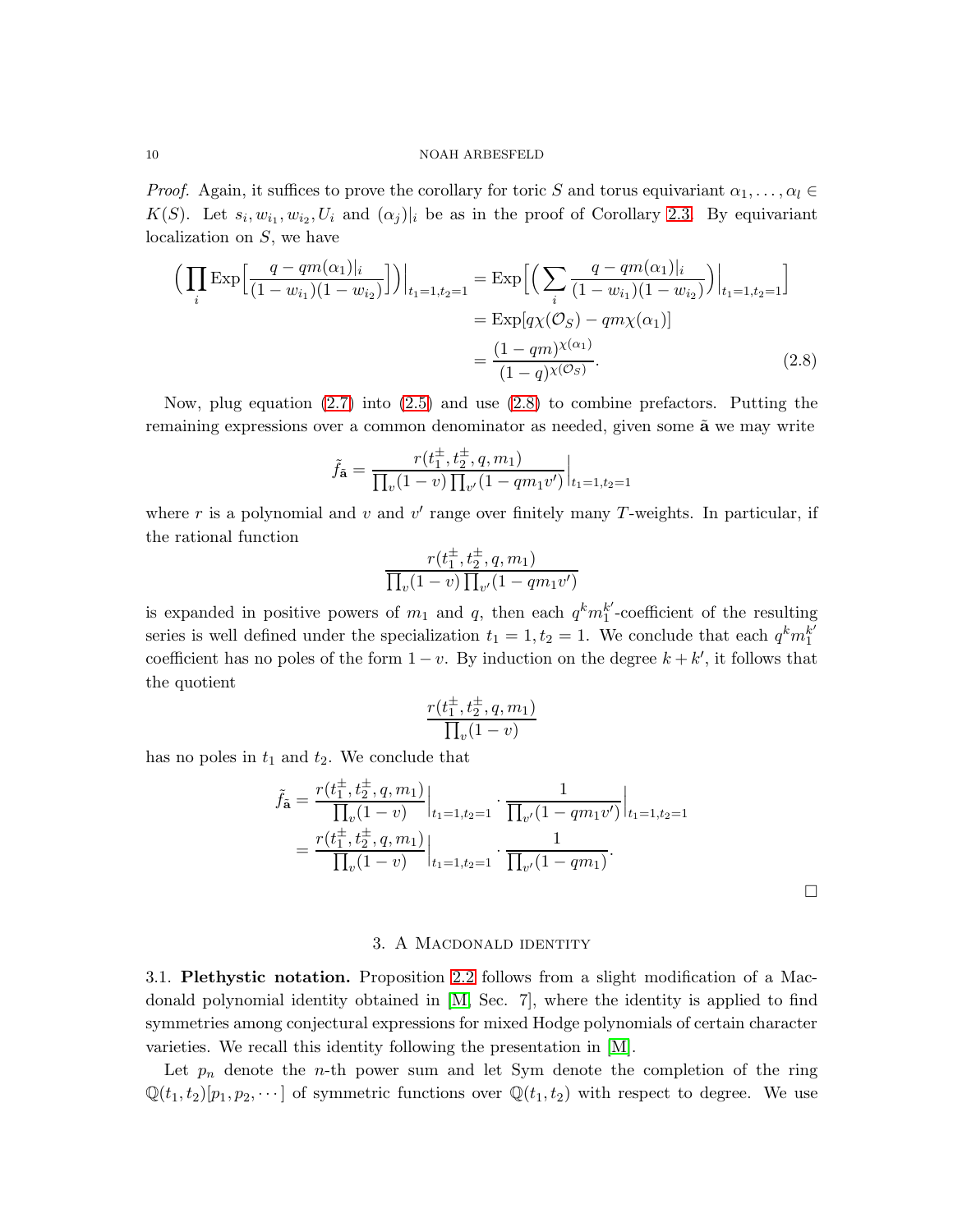the following "plethystic notation:" given a Laurent series

$$
X = \sum_{\mathbf{k}} c_{\mathbf{k}} \mathbf{x}^{\mathbf{k}},
$$

where each  $c_{\mathbf{k}} \in \mathbb{Q}$  and each  $\mathbf{x}^{\mathbf{k}}$  is a Laurent monomial with coefficient 1 in  $t_1, t_2$  and some additional variables, set

<span id="page-10-0"></span>
$$
p_n[X] = \sum_{\mathbf{k}} c_{\mathbf{k}}(\mathbf{x}^{\mathbf{k}})^n.
$$

For arbitrary  $F \in Sym$ , the value of the expression  $F[X]$  is defined by stipulating that the assignment  $F \mapsto F[X]$  is a ring homomorphism. The plethystic exponential Exp is defined as

$$
Exp[X] = exp\left(\sum_{n=0}^{\infty} \frac{p_n}{n}[X]\right) = 1 + p_1[X] + \frac{p_2 + p_1^2}{2}[X] + \cdots
$$
 (3.1)

In particular, if  $x_i$  and  $y_j$  are Laurent monomials with coefficient 1, then

$$
\operatorname{Exp}\Big[\sum_i x_i - \sum_j y_j\Big] = \frac{\prod_j (1 - y_j)}{\prod_i (1 - x_i)},
$$

where infinite products are taken in a suitable completion.

3.2. Macdonald polynomials. For a Young diagram  $\lambda$ , let  $H_{\lambda} \in \text{Sym}$  denote the corresponding Macdonald polynomial as normalized, for example, in [\[GH,](#page-13-13) I.11]. Equivalent definitions may be found in [\[GH,](#page-13-13) Thm 2.2] and [\[M,](#page-14-10) Def. 4.1]; note that the Macdonald polynomials are denoted  $\tilde{H}_{\lambda}$  in [\[GH\]](#page-13-13) and [\[GHT\]](#page-13-11).

We summarize the relevant properties of the symmetric polynomials  $H_{\lambda}$ .

- The polynomial  $H_{\lambda}$  is homogeneous of degree  $|\lambda|$ .
- The polynomials  $H_{\lambda}$  form a  $\mathbb{Q}(t_1, t_2)$ -basis of the space of symmetric functions.
- By [\[GH,](#page-13-13) Cor. 2.1], they take the following special values:

$$
H_{\lambda}[1-x] = \text{Exp}\Big[-x \cdot \sum_{(c_1,c_2)\in\lambda} t_1^{c_1} t_2^{c_2}\Big] = \prod_{(c_1,c_2)\in\lambda} (1 - xt_1^{c_1} t_2^{c_2}).\tag{3.2}
$$

In particular,

$$
H_{\lambda}[1] = 1 \t H_{\lambda}[-1] = (-1)^{|\lambda|} \prod_{(c_1, c_2) \in \lambda} t_1^{c_1} t_2^{c_2}.
$$
\n(3.3)

• The ring Sym carries a scalar product  $\langle , \rangle_*,$  called the Macdonald scalar product, for which

$$
\langle H_{\lambda}, H_{\mu} \rangle_* = \delta_{\lambda, \mu} \cdot H_{\lambda}[-1] \cdot C_{\lambda}.
$$

In particular, the scalar product  $\langle , \rangle_*$  has reproducing kernel

<span id="page-10-3"></span><span id="page-10-2"></span><span id="page-10-1"></span>
$$
\sum_{\lambda} \frac{H_{\lambda}[X]H_{\lambda}[Y]}{H_{\lambda}[-1] \cdot C_{\lambda}}.\tag{3.4}
$$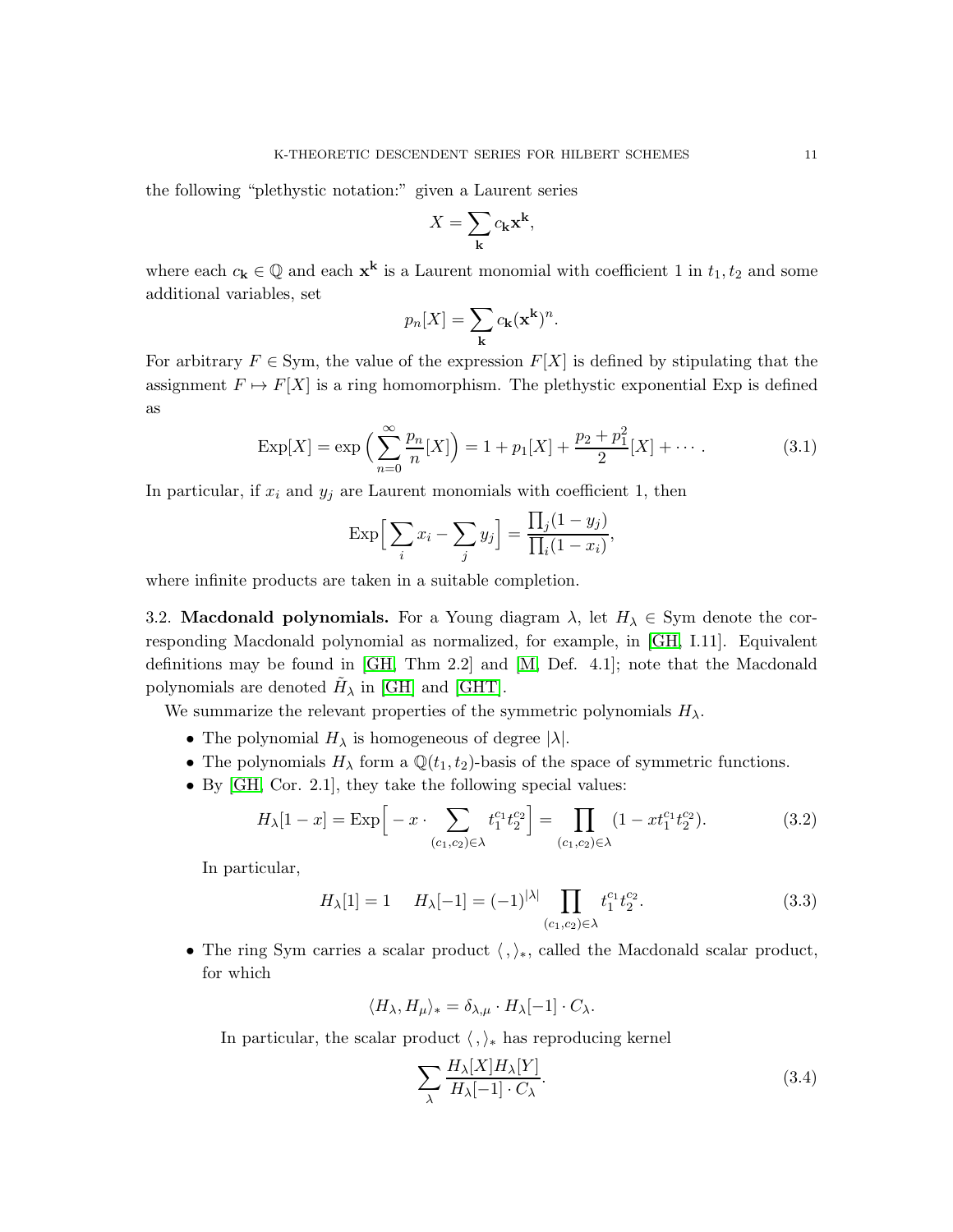3.3. A plethystic symmetry. We will deduce Proposition [2.2](#page-7-0) from a special case of the following symmetry.

<span id="page-11-0"></span>**Proposition 3.1.** cf. [\[M,](#page-14-10) Sec. 7]. For Laurent series X and Y, the expression

<span id="page-11-3"></span>
$$
\exp\left[\frac{Y}{(1-t_1)(1-t_2)}\right] \sum_{\lambda} \frac{H_{\lambda}[X]}{C_{\lambda}} \exp\left[-Y \cdot \sum_{(c_1,c_2)\in\lambda} t_1^{c_1} t_2^{c_2}\right]
$$
(3.5)

is symmetric under exchange of  $X$  and  $Y$ .

*Proof.* We slightly modify the proof from  $[M]$ , which uses the Macdonald polynomial identity [\[GHT,](#page-13-11) Thm I.3]. Denote by  $U, U^*$  and  $\nabla : Sym \rightarrow Sym$  the operators

$$
(UF)[X] = F[1+X], \quad (U^*F)[X] = \text{Exp}\Big[-\frac{X}{(1-t_1)(1-t_2)}\Big]F[X], \quad \nabla H_{\lambda} = H_{\lambda}[-1] \cdot H_{\lambda}.
$$

Then, [\[GHT,](#page-13-11) Thm I.3] states that

<span id="page-11-1"></span>
$$
(\nabla U^* U) H_\lambda[X] = \text{Exp}\Big[\frac{X}{(1-t_1)(1-t_2)}\Big] \text{Exp}\Big[-X \cdot \sum_{(c_1, c_2) \in \lambda} t_1^{c_1} t_2^{c_2}\Big].\tag{3.6}
$$

In other words, the composition  $\nabla U^*U$  sends Macdonald polynomials to normalized Tweights of tautological bundles at fixed points on the Hilbert scheme.

By [\[GHT,](#page-13-11) Prop. 1.11b], the operators U and  $U^*$  are adjoint with respect to  $\langle , \rangle_*$ . Moreover, the operator  $\nabla$  is self-adjoint. So, the operator  $\nabla U^* U \nabla$  is self-adjoint. As [\(3.4\)](#page-10-1) is the reproducing kernel for  $\langle , \rangle_*,$  we have

$$
(\nabla U^* U \nabla)_Y \Big[ \sum_{\lambda} \frac{H_{\lambda}[X] H_{\lambda}[Y]}{H_{\lambda}[-1] C_{\lambda}} \Big] = (\nabla U^* U \nabla)_X \Big[ \sum_{\lambda} \frac{H_{\lambda}[X] H_{\lambda}[Y]}{H_{\lambda}[-1] C_{\lambda}} \Big],
$$
(3.7)

where the subscript  $X$  or  $Y$  denotes action on symmetric functions taking that argument.

By  $(3.6)$ , the left-hand side of  $(3.7)$  equals

$$
\exp\left[\frac{Y}{(1-t_1)(1-t_2)}\right] \sum_{\lambda} \frac{H_{\lambda}[X]}{C_{\lambda}} \exp\left[-Y \cdot \sum_{(c_1,c_2)\in\lambda} t_1^{c_1} t_2^{c_2}\right].
$$

As [\(3.4\)](#page-10-1) is symmetric under exchange of X and Y, the proposition follows.  $\Box$ 

It would be interesting to have a geometric interpretation of Proposition [3.1.](#page-11-0)

3.4. Specialization. To prove Proposition [2.2](#page-7-0) and Proposition [2.4,](#page-8-0) we apply Proposition [3.1](#page-11-0) to control the series  $\hat{Z}_{\mathbb{C}^2}(\gamma_1,\ldots,\gamma_l)$ . With  $(2.2)$  in mind, for  $j=1,\ldots,l$ , we set

<span id="page-11-2"></span>
$$
u_j = \chi(\gamma_j|_0) \in \mathbb{Z}[t_1^{\pm}, t_2^{\pm}]
$$

to be the T-character of the fiber of  $\gamma_j$  at the origin  $0 \in \mathbb{C}^2$ .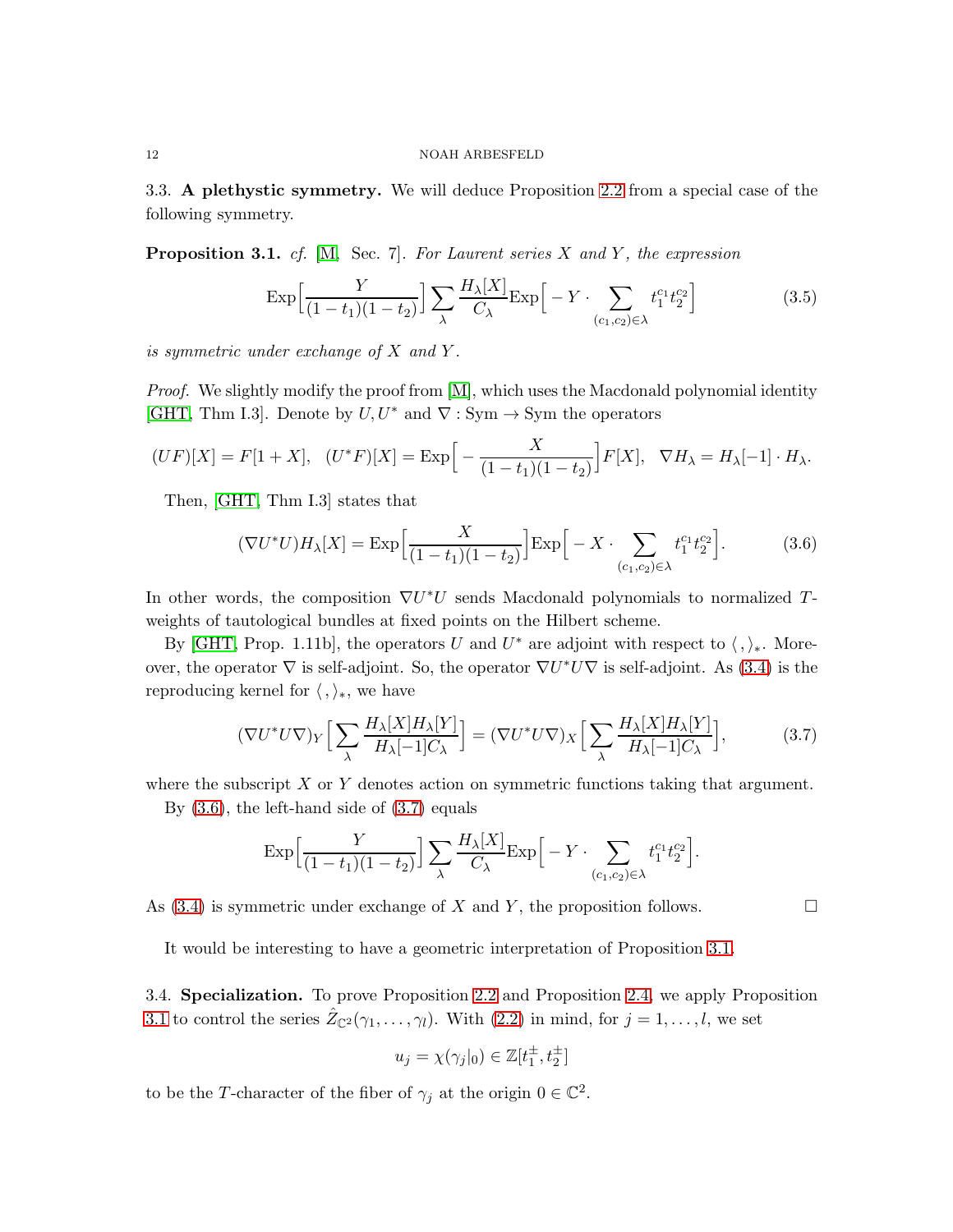# 3.4.1. Arbitrary descendents. Apply the specialization

<span id="page-12-0"></span>
$$
X = q, \quad Y = \sum_{j=1}^{l} m_j u_j
$$

in expression  $(3.5)$ . By  $(3.3, 3.2)$  $(3.3, 3.2)$  and  $(2.2)$ , this specialization equals

$$
\exp\left[\frac{\sum_{j=1}^{l} m_j u_j}{(1-t_1)(1-t_2)}\right] \sum_{\lambda} \frac{q^{|\lambda|}}{C_{\lambda}} \exp\left[-\left(\sum_{j=1}^{l} m_j u_j\right) \cdot \sum_{(c_1, c_2) \in \lambda} t_1^{c_1} t_2^{c_2}\right]
$$
\n
$$
= \left[\frac{\sum_{j=1}^{l} m_j u_j}{(1-t_1)(1-t_2)}\right] \hat{Z}_{\mathbb{C}^2}(\gamma_1, \dots, \gamma_l)(t_1, t_2). \tag{3.8}
$$

Applying Proposition [3.1,](#page-11-0) we find that the series [\(3.8\)](#page-12-0) equals

<span id="page-12-1"></span>
$$
\exp\left[\frac{q}{(1-t_1)(1-t_2)}\right] \sum_{\lambda} \frac{H_{\lambda}\left(\sum_{j=1}^{l} m_j u_j\right)}{C_{\lambda}} \prod_{(c_1,c_2)\in\lambda} (1 - qt_1^{c_1}t_2^{c_2}).
$$

Recall the definition of  $g_{a}$  from  $(2.3)$ . We conclude that

$$
\sum_{\mathbf{a}} m_1^{a_1} \cdots m_l^{a_l} g_{\mathbf{a}}(q)
$$
  
=  $\text{Exp}\Big[-\frac{\sum_{j=1}^l m_j u_j}{(1-t_1)(1-t_2)}\Big] \sum_{\lambda} \frac{H_{\lambda}(\sum_{j=1}^l m_j u_j)}{C_{\lambda}} \prod_{(c_1, c_2) \in \lambda} (1 - qt_1^{c_1} t_2^{c_2}).$  (3.9)

As  $H_{\lambda}$  is homogeneous of degree  $|\lambda|$ , only partitions  $\lambda$  of size at most  $a_1 + \ldots + a_l$  can contribute  $m_1^{a_1} \cdots m_l^{a_l}$ -terms to the right-hand side of [\(3.9\)](#page-12-1). As the largest power of q that can appear in the  $\lambda$ -summand of [\(3.9\)](#page-12-1) is  $|\lambda|$ , Proposition [2.2](#page-7-0) follows.

We remark that for any fixed **a**, equation [\(3.9\)](#page-12-1) yields a closed form expression for  $g_{a}$ .

3.4.2. Descendents with  $\gamma_1$  a line bundle. When  $\gamma_1$  is the class of a line bundle, Proposition [3.1](#page-11-0) yields extra information about the structure of  $\hat{Z}_{\mathbb{C}^2}(\gamma_1,\ldots,\gamma_l)$ .

By the homogeneity of  $H_{\lambda}$  and [\(3.2\)](#page-10-3), we have

$$
H_{\lambda}[q-qm] = q^{|\lambda|} H_{\lambda}[1-m] = q^{|\lambda|} \cdot \text{Exp}\Big[-m \sum_{(c_1,c_2)\in\lambda} t_1^{c_1} t_2^{c_2}\Big].
$$

As  $\gamma_1$  is a line bundle, the T-character  $u_1 = \chi(\gamma_1|_0)$  is a Laurent monomial (with coefficient 1) in  $t_1$  and  $t_2$ . So, applying the specialization

$$
X = q - qm_1u_1, \ \ Y = \sum_{j=2}^{l} m_ju_j
$$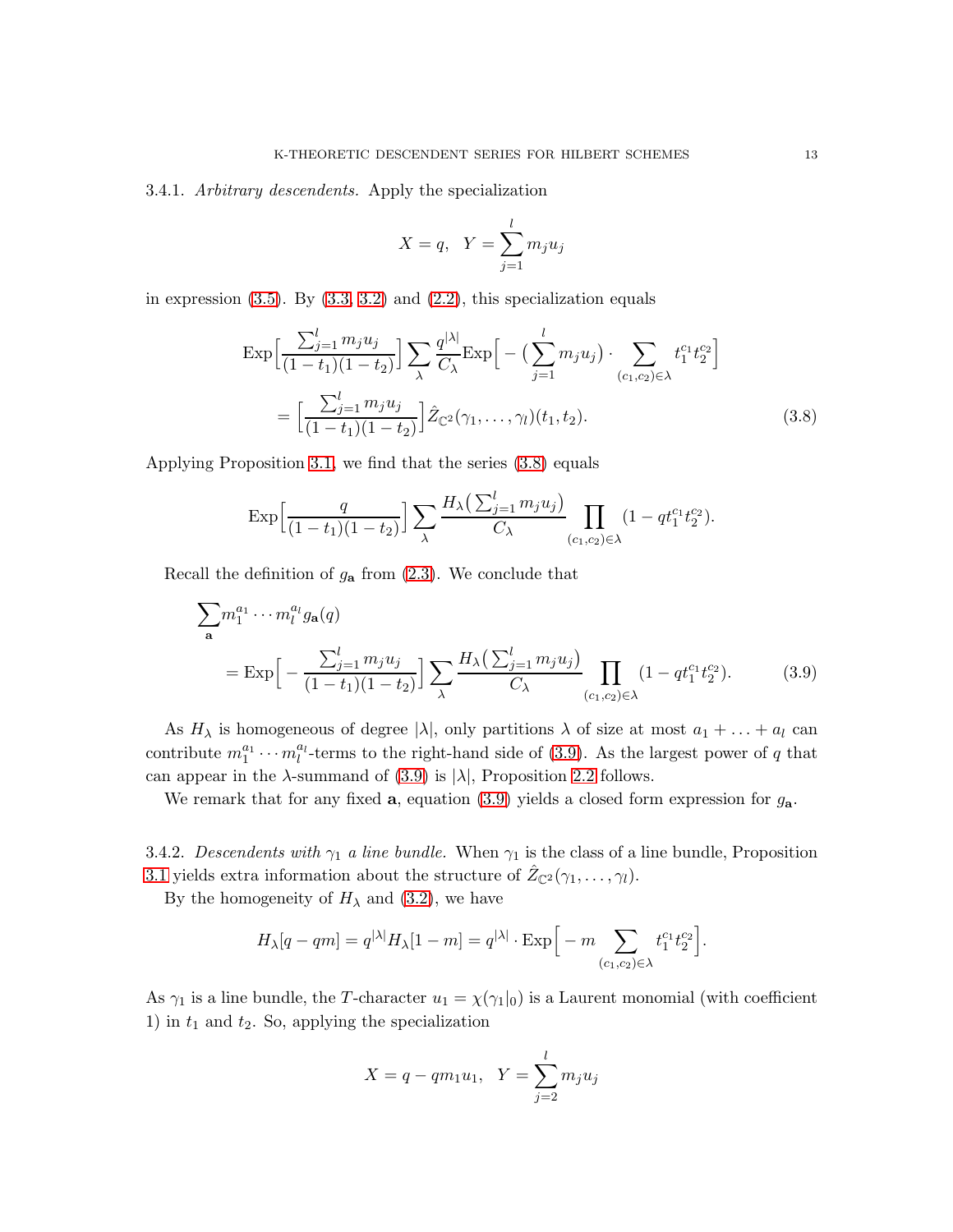in expression [\(3.5\)](#page-11-3), we obtain

$$
\exp\left[\frac{\sum_{j=2}^{l} m_j u_j}{(1-t_1)(1-t_2)}\right] \sum_{\lambda} \frac{q^{|\lambda|}}{C_{\lambda}} \exp\left[-\left(\sum_{j=1}^{l} m_j u_j\right) \cdot \sum_{(c_1, c_2) \in \lambda} t_1^{c_1} t_2^{c_2}\right]
$$
\n
$$
= \exp\left[\frac{\sum_{j=2}^{l} m_j u_j}{(1-t_1)(1-t_2)}\right] \hat{Z}_{\mathbb{C}^2}(\gamma_1, \dots, \gamma_l)(t_1, t_2). \tag{3.10}
$$

By Proposition [3.1,](#page-11-0) the series [\(3.10\)](#page-13-14) equals

$$
\exp\left[\frac{q-qm_1u_1}{(1-t_1)(1-t_2)}\right]\sum_{\lambda}\frac{H_{\lambda}\left(\sum_{j=2}^l m_ju_j\right)}{C_{\lambda}}\prod_{(c_1,c_2)\in\lambda}\frac{1-qt_1^{c_1}t_2^{c_2}}{1-qm_1u_1t_1^{c_1}t_2^{c_2}}.
$$

Recall the definition of  $\tilde{g}_{\tilde{\mathbf{a}}}$  from [\(2.7\)](#page-8-2). We conclude that

$$
\sum_{\mathbf{a}} m_2^{a_2} \cdots m_l^{a_l} \tilde{g}_{\mathbf{\tilde{a}}}(q, m_1)
$$
  
=  $\text{Exp}\Big[-\frac{\sum_{j=2}^l m_j u_j}{(1-t_1)(1-t_2)}\Big] \sum_{\lambda} \frac{H_{\lambda} \big(\sum_{j=2}^l m_j u_j\big)}{C_{\lambda}} \prod_{(c_1, c_2) \in \lambda} \frac{1 - qt_1^{c_1} t_2^{c_2}}{1 - q m_1 u_1 t_1^{c_1} t_2^{c_2}}.$  (3.11)

Note that only partitions of size at most  $a_2 + \ldots + a_l$  can contribute  $m_2^{a_2} \cdots m_l^{a_l}$ -terms to the left hand side of [3.11.](#page-13-15) Proposition [2.4](#page-8-0) follows.

#### <span id="page-13-15"></span><span id="page-13-14"></span>**REFERENCES**

- <span id="page-13-3"></span>[A] N. Arbesfeld, K-theoretic Donaldson-Thomas theory and the Hilbert scheme of points on a surface, Algebr. Geom., 8, no. 5 (2021), 587-625.
- <span id="page-13-0"></span>[AJLOP] N. Arbesfeld, D. Johnson, W. Lim, D. Oprea and R. Pandharipande, The virtual K-theory of Quot schemes of surfaces, J. Geom. Phys. 164 (2021), 104154, 36 pp.
- <span id="page-13-7"></span>[B1] A. Bojko, Wall-crossing for zero-dimensional sheaves and Hilbert schemes of points on Calabi-Yau 4-folds, [arXiv:2102.01056v](http://arxiv.org/abs/2102.01056)2.
- <span id="page-13-8"></span>[B2] A. Bojko, Wall-crossing for punctual Quot-schemes, arXiv: 2111.11102.
- <span id="page-13-6"></span>[C] E. Carlsson, Vertex operators and quasimodularity of Chern numbers on the Hilbert scheme, Adv. Math. 229 (2012), no. 5, 2888-2907.
- <span id="page-13-5"></span>[CO] E. Carlsson and A. Okounkov, Exts and vertex operators, Duke Math. J. 161 (2012), no. 9, 1797-1815.
- <span id="page-13-4"></span>[D] G. Danila, Sur la cohomologie d'un fibré tautologique sur le schéma de Hilbert d'une surface, J. Algebraic Geom. 10 (2001), no. 2, 247-280.
- <span id="page-13-2"></span>[EGL] G. Ellingsrud, L. Göttsche and M. Lehn, On the cobordism class of the Hilbert scheme of a surface, J. Algebraic Geom. 10 (2001), no. 1, 81-100.
- <span id="page-13-12"></span>[ES] G. Ellingsrud and S. A. Strømme, On the homology of Hilbert scheme of points in the plane. Invent. Math. 87 (1987), no. 2, 343-352.
- <span id="page-13-13"></span>[GH] A. Garsia and M. Haiman, A remarkable q, t-Catalan sequence and q-Lagrange inversion, J. Algebraic Combin. 5 (1996), no. 3, 191-244.
- <span id="page-13-11"></span>[GHT] A. Garsia, M. Haiman and G. Tesler, Explicit plethystic formulas for Macdonald q, t-Kostka coefficients, The Andrews Festschrift (Maratea, 1998). Sém. Lothar. Combin. 42 (1999), Art. B42m, 45pp.
- <span id="page-13-1"></span>[G] L. Göttsche, The Betti numbers of the Hilbert scheme of points on a smooth projective surface. Math. Ann. 286 (1990), no. 1-3, 193-207.
- <span id="page-13-10"></span>[J] D. Johnson, Universal series for Hilbert schemes and Strange Duality, IMRN 10 (2020), 3130-3152.
- <span id="page-13-9"></span>[JOP] D. Johnson, D. Oprea and R. Pandharipande, Rationality of descendent series for Hilbert and Quot schemes of surfaces, Selecta Math. (N.S.)  $27$  (2021), no. 2, 23, 52 pp.